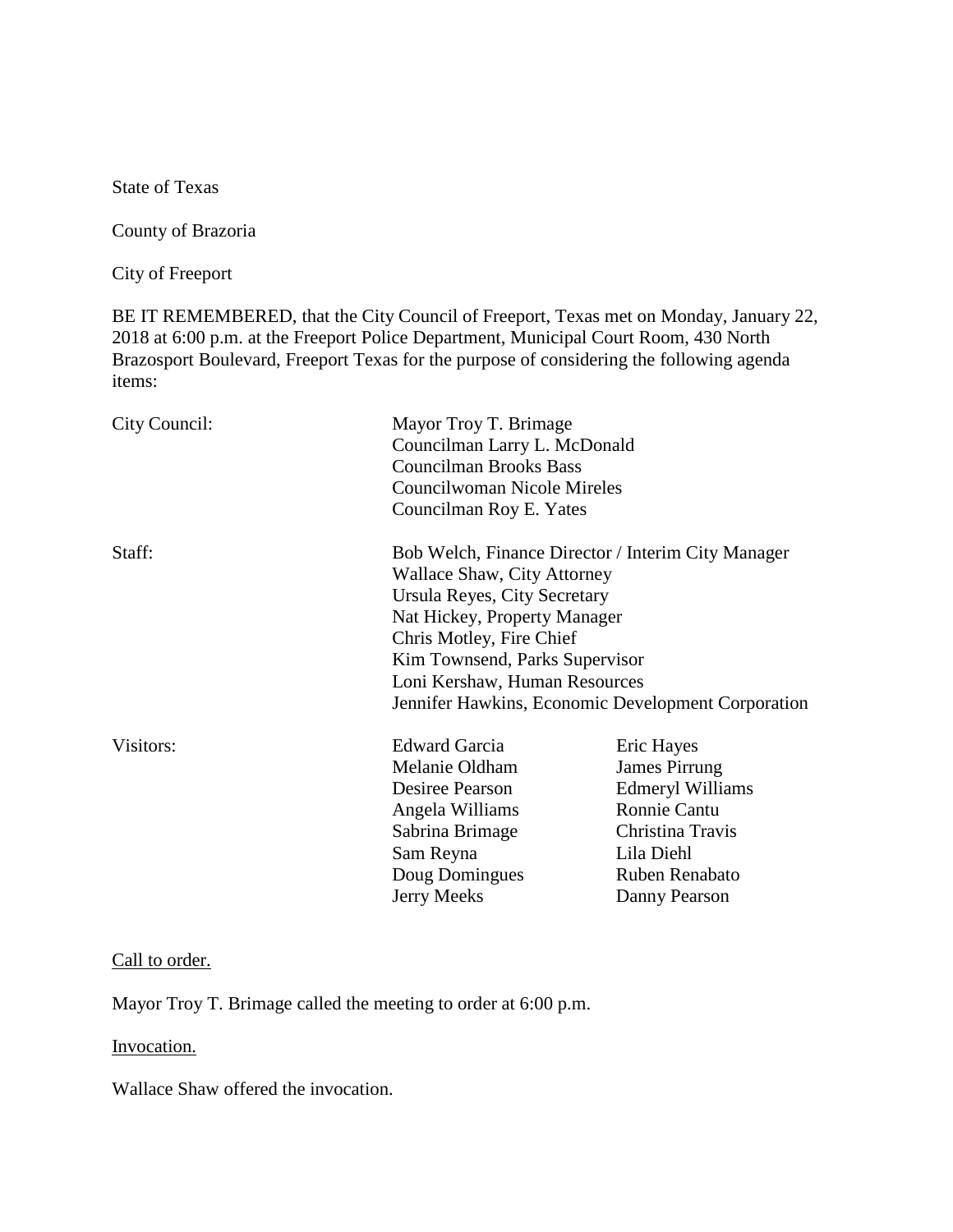### Pledge of Allegiance.

Mayor Troy T. Brimage led the Pledge of Allegiance.

### Attending citizens and their business.

Edward Garcia resident at 1924 N. Ave G expressed his opinion that this administration ran on the premise that it was going to be transparent. The issues and the projects that come before this council were going to be transparent and in his opinion is not the case. Particularly in the case of The Freeport Historical Foundation. His understanding is that City Council had instructed the staff that there would be no active participation of the foundation and from his understanding lately the City Manager called a meeting of the Foundation and appointed some people to the board and it seems to him that it's the same people that have been part of the problem all along. He wanted the Council to be aware of what was being said out there and take corrective action.

Mayor Brimage tried to speak but Mr. Garcia said it would be out of order if he responded. Mayor Brimage asked Mr. Shaw if it would be out of order if he responded. Mayor Brimage said Mr. Garcia asked him to be transparent but then he said not to speak. Mayor Brimage said it was ok and he carried on with the meeting.

#### Consideration of approving the minutes for November 8, 2017 Council Meeting.

Mayor Brimage said on Pg. 907 a correction needed to be made Councilman McDonald also Advised of a correction that needed to be made also on Pg. 909 with those corrections being made the minutes could be approved.

On a motion by Councilman McDonald, seconded by Councilman bass, with all present voting "Aye", Council unanimously approved the January 8, 2018 Minutes.

Consideration of Approving Resolution No. 2018-2536 Nominating, Constituting and Appointing Qualified Persons to the Planning Commission of the City; providing for the duties of Office; and providing for the taking of the Oath of Office required by Law.

On a motion by Councilman Bass, seconded by Councilman McDonald, with all present voting "Aye", Council unanimously approved Resolution No. 2018-2536 Nominating, Constituting and Appointing Qualified Persons to the Planning Commission of the City; providing for the duties of Office; and providing for the taking of the Oath of Office required by Law.

Consideration of taking action on any item discussed in Executive Session.

No Action Taken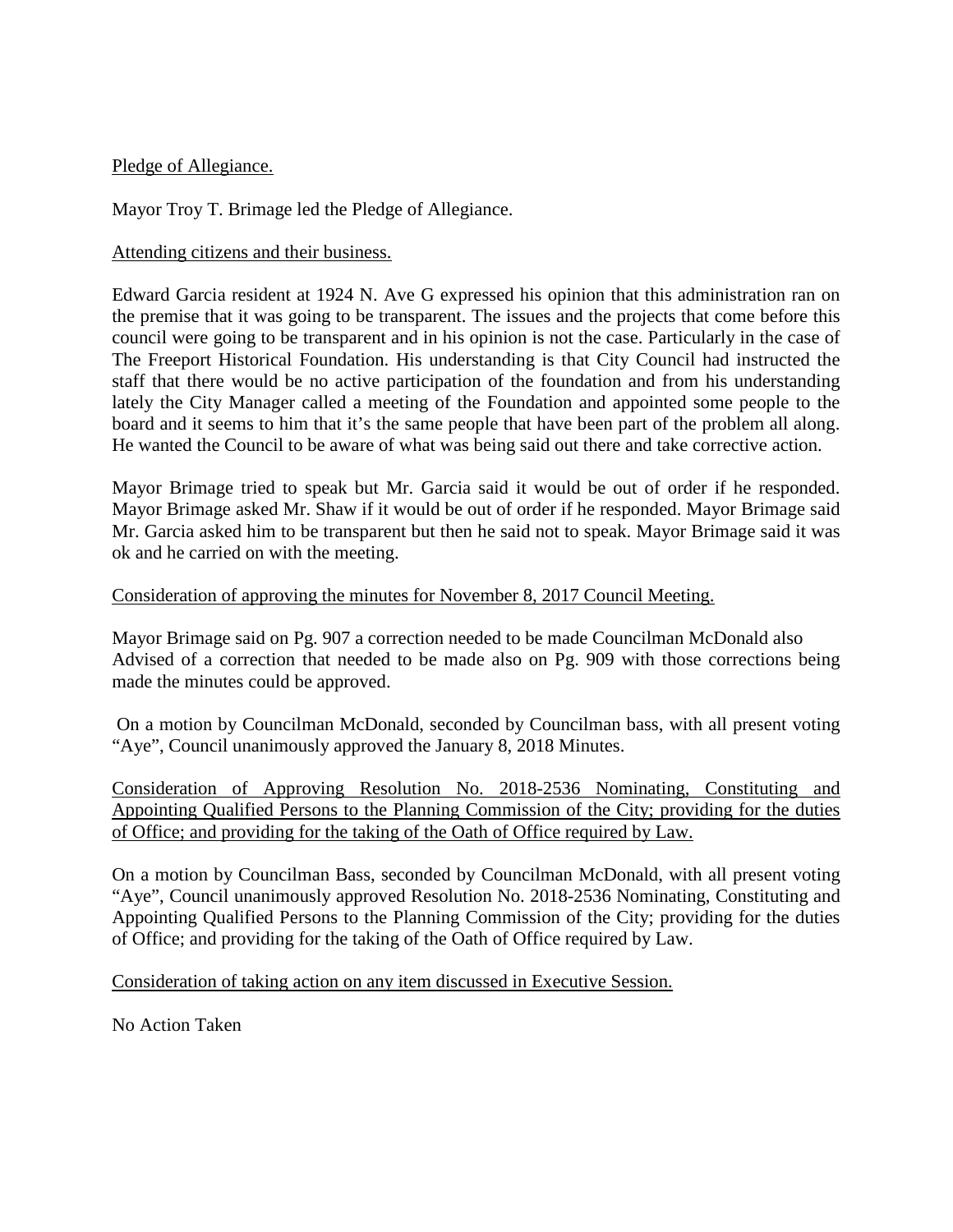# Work Session:

# A. Mayor Troy T. Brimage announcements and comments.

Mayor Brimage commented that he had been receiving many calls about Code Enforcement he wanted the Citizens of Freeport to know that Code Enforcement Officers will be out there enforcing the codes equally across the board it's in efforts to clean the city up. They would be working with those people and trying to get the City presentable. We have some landlords and commercial buildings that are horrible and are unacceptable. We have to work up to code and that will happen

## B. Councilman McDonald Ward A announcements and comments.

Councilman McDonald said a house down the street from him is coming down that it has been there a long time and he is good with it.

## C. Councilman Bass Ward B announcements and comments.

Councilman Bass said he has a number of people in his ward ask where they are at in the alleys he would like to have a plan laid out saying what alley's we are working on, what's next, what they are working on now. They are working in the 1600 Block now behind the church but once that is done when they anticipate putting the material on top if we could get a little more information from Veolia Water on that.

## D. Councilwoman Mireles Ward C announcements and comments.

Councilwoman Mireles showed some pictures of some pot holes. She advised she showed Mr. Welch last time and nothing has been done it is by TDECU and Sonic. The other one is on Ave G they had fixed a line on the street that's concrete and she was under the impression that it was supposed to be fixed like for like. There is a pot hole now because of all the water she also had pictures. She also presented pictures from the 1900 Block of North Ave G that she gave to Mr. Welch so he could give to the street department. She also presented pictures from 1117 N. Ave D that you can't see the culverts and it's hard for the water to drain.

## E. Councilman Yates Ward D announcements and comments.

Councilman Yates said he was still getting a lot of complaints about 288 and the roads in Freeport. He asked if anyone had heard anything else about it. Councilman Bass stated they were supposed to start January 15, 2018 and we are at January 22, 2018 and they still haven't. Councilman Yates stated he would try to find out when and he would have a report ready at the next council meeting.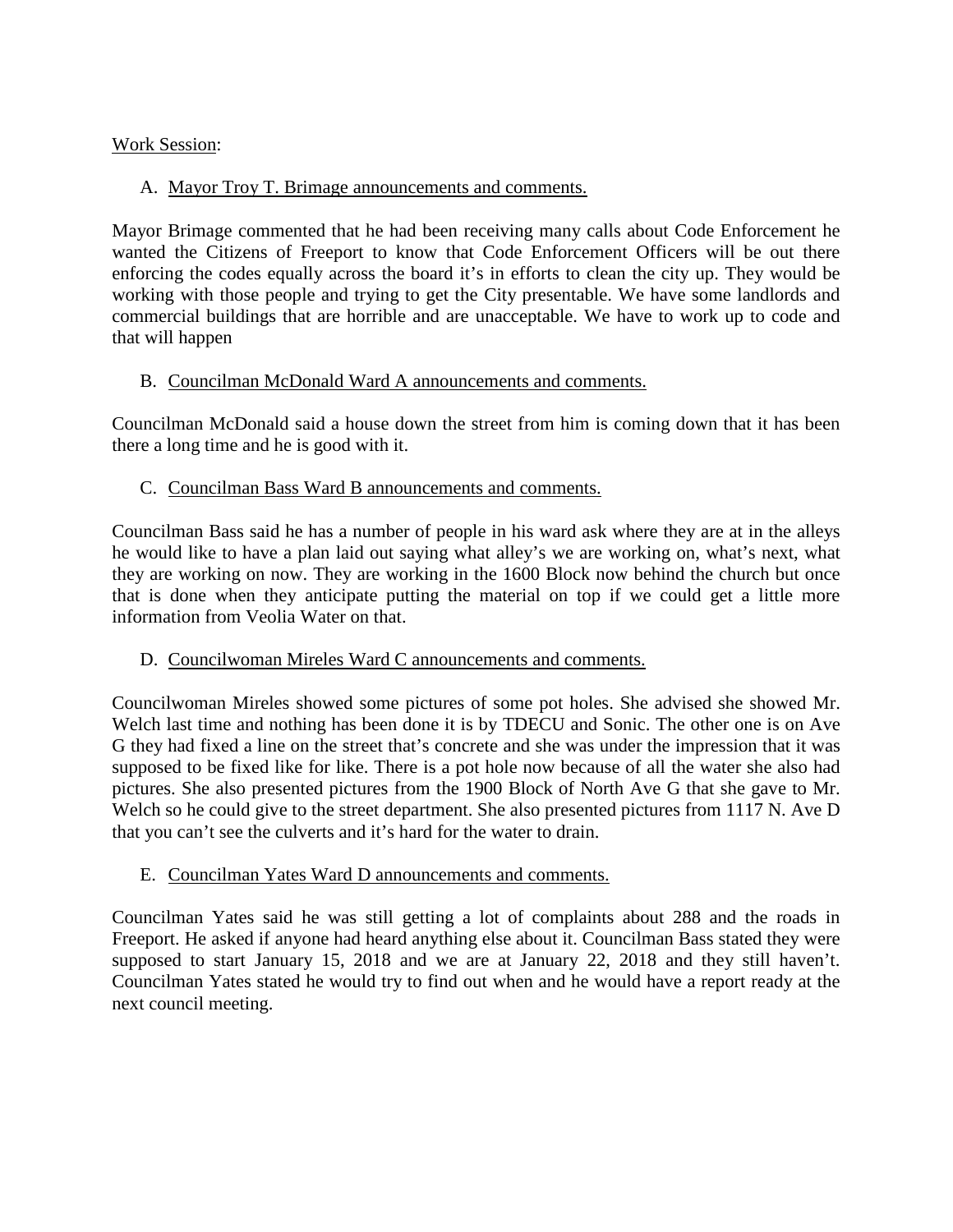### F. Updates on current infrastructure.

Sewer replacement between  $2<sup>nd</sup>$  & 9<sup>th</sup> Street Yaupon & Mesquite they have a few blocks to go and that will be done.

Sewer line replacement 400 & 500 Block of Popular & Spruce Sewer line installation South Ave I Lowering the water lines W. broad  $& 4<sup>th</sup>$  Street Commerce Street water line sewer project engineering phase is in progress now from 332 to **Commerce** Water leak on 1900 Blk of Ave G is complete Working on Alleys on  $5<sup>th</sup>$  &  $6<sup>th</sup>$  Yaupon to Pecan 1502 W. 8th sidewalk, the curb, the gutter the driveway with the wheel chair ramp Drainage work on Victoria St. The Alleys between  $6<sup>th</sup>$  &  $7<sup>th</sup>$  Street 1900 Block of North Ave G 410 South Ave G the sidewalk & curb The alley and pot hole repairs all over town

Councilman Bass thanked Mayor Brimage for fixing the alley pot holes but behind the Methodist Church the sewer line needed to be fixed also.

Doug Domingues commended Jerry Meeks and his people that they have done a great job.

Mayor Brimage also commended Jerry Meeks. Mayor Brimage said he rode around the city looking for broken water lines and they found one downtown he called Jerry and he already had his guys on the way there to fix it.

Mayor Brimage reminded everyone of the Town Hall meeting January 30, 2018 at 6 PM. Jennifer Hawkins confirmed.

Mayor Brimage advised that Executive Session would be going through 38 Applications for City Manager there would be no action taken afterwards they would be narrowing it down to a number and creating a panel and then would begin interviews for our City Manager position if council agrees to that.

Mayor Brimage opened Executive Session at 6:18 PM and closed the Work Session at 6:18 PM

Executive Session:

Section 551.071, Government Code

Consultation with City Attorney concerning pending or contemplated litigation, settlement offers or other matters in which his duty to the City Council under the Texas Disciplinary Rules of Professional Conduct of the State Bar of Texas clearly conflicts with Chapter 551, Government code, to-wit: